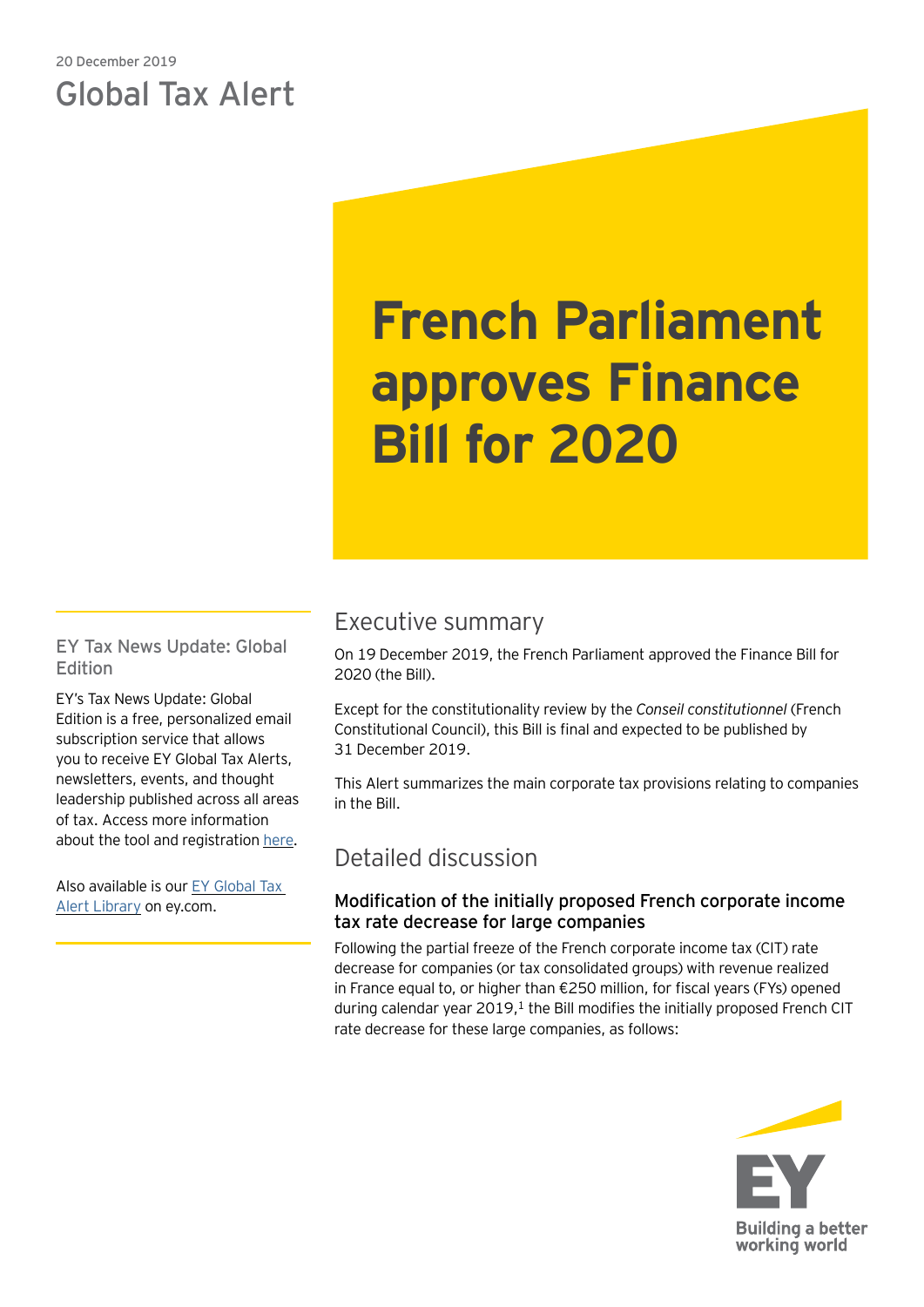- For FYs starting on or after 1 January 2020, a 28% CIT rate will apply on the first €500,000 of taxable income. Taxable income in excess of €500,000 will be subject to a 31% CIT rate (instead of a 28% CIT rate).
- For FYs starting on or after 1 January 2021, a 27.5% CIT rate will apply (instead of a 26.5% CIT rate).

The initially proposed French CIT rate decrease for companies with revenue lower than €250 million will remain the same as the rates stated by the Finance Bill for 2018,<sup>2</sup> with a 28% CIT rate for FYs starting on or after 1 January 2020 and a 26.5% CIT rate for FYs starting on or after 1 January 2021. For FYs starting on or after 1 January 2022, a 25% CIT rate will apply for all entities.

Finally, the Bill specifies that only the rate applicable to companies with revenue lower than €250 million will be taken into account for the payment of withholding taxes or levies for which the rate is determined by reference to the CIT rate. This rule applies to withholding taxes or levies with a triggering event occurring on or after 6 March 2019, or on or after 1 January 2020 for withholding taxes on dividends.

#### Repeal of the subject-to-tax test applicable to interest expenses

Due to the implementation of the anti-hybrid rules of the European Union (EU) Anti-Tax Avoidance Directives (ATAD 1<sup>3</sup> and ATAD  $2<sup>4</sup>$ ) as described in the paragraph below, the Bill repeals the existing anti-hybrid rules applicable to interest expenses only. Currently, as per Article 212. I, b of the French Tax Code (FTC), interest accrued by the French borrower must be subject, at the level of the lender, to a minimum taxation of 25% of the French CIT which would have been due, had the lender been established in France.

Such a repeal applies to FYs starting on or after 1 January 2020.

#### Implementation of the anti-hybrid rules under the EU ATAD

The Bill literally transposes into French domestic law the antihybrid provisions provided by ATAD 1 and ATAD 2, designed to tackle hybrid instruments as well as hybrid entities.

These directives provide for the transposition into the domestic law of each Member State of the EU, rules to eliminate mismatches in relation to payments as a result of different legal characterization (between Member States of the EU or with third jurisdictions) of an instrument or an entity between two jurisdictions:

- In the case of a double deduction outcome: the deduction in the investor jurisdiction shall be denied or, if not, the payer jurisdiction shall have the right to deny the deduction.
- In the case of deduction without inclusion outcome: the payer jurisdiction shall deny the deduction or, if not, the investor jurisdiction shall have the right to tax the payment up to the deduction obtained in the payer jurisdiction.

These new rules apply to FYs starting on or after 1 January 2020, except for those related to reverse hybrids which will apply to FYs starting on or after 1 January 2022.

### Adjustment of the research and development (R&D) tax credit

The Bill provides for a decrease of the percentage (from 50% to 43%) of staff expenses taken into account as qualifying expenses to assess the lump-sum running costs referred to in Article 244 quarter B, II, c of the FTC.

Also, the Bill introduced specific measures in order to prevent the abuse of subcontracting schemes which allowed some taxpayers to benefit, several times, from the R&D tax credit.

These two measures apply to expenses incurred during FYs starting on or after 1 January 2020.

#### Refund and deferred payment of withholding taxes and levies borne by foreign entities in a tax loss position

Further to a decision issued by the Court of Justice of the EU,5 the Bill allows foreign entities in a tax loss position to claim a refund of:

- The withholding taxes on dividends imposed under article 119 *bis* of the FTC
- The withholding taxes imposed under article 182 A *bis* and 182 B of the FTC
- The levies on capital gains upon transfer of shares or real estate shares or assets imposed under articles 244 *bis*, 244 *bis* A and 244 *bis* B of the FTC

Regarding the withholding taxes and levies, other than withholding taxes on dividends imposed under article 119 *bis* of the FTC, the eligible entities are foreign entities located in an EU Member State, or in another State that is part of the European Economic Area (EEA) agreement which complies with the two following conditions: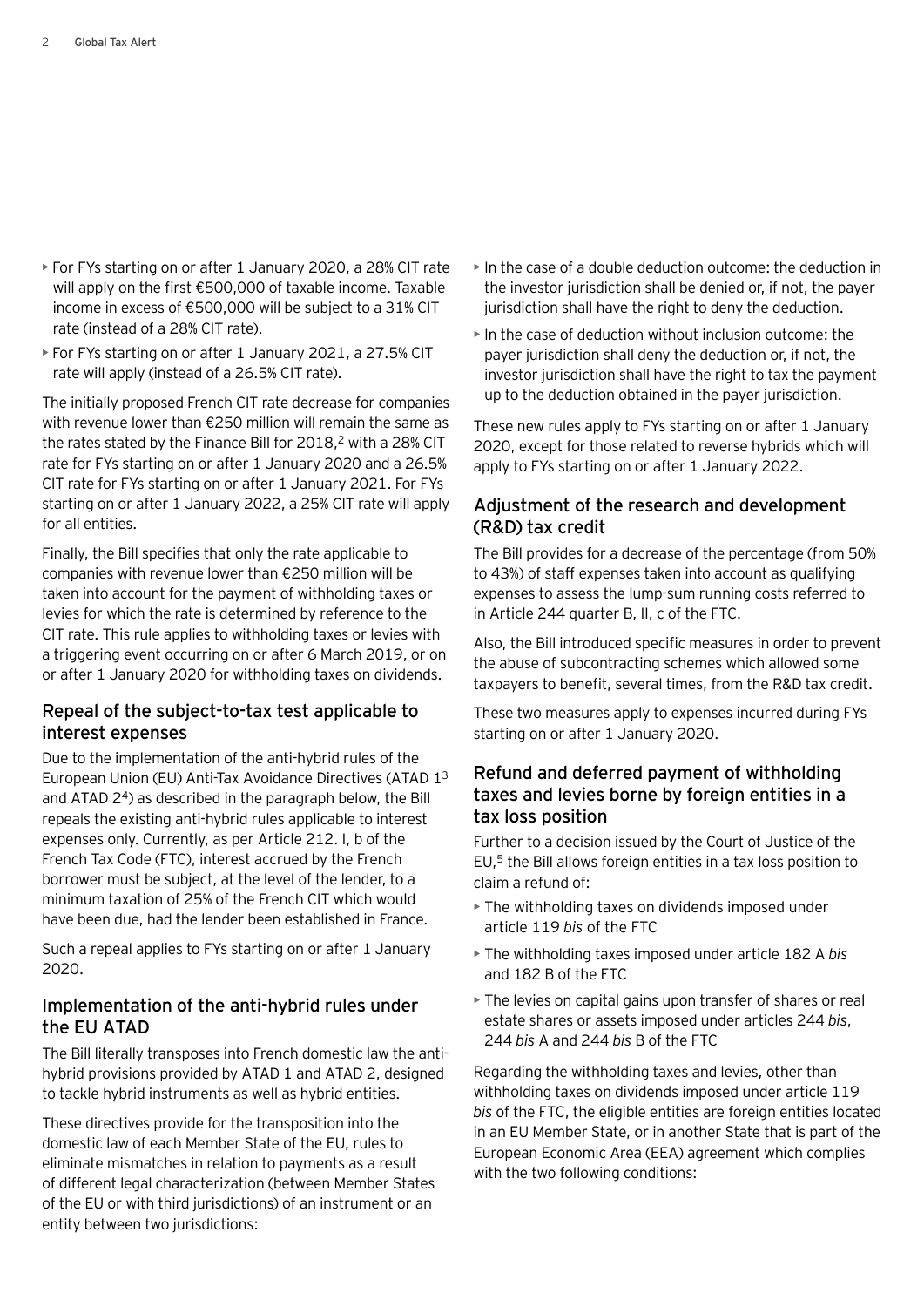- Said jurisdiction must have concluded with France an agreement with an administrative assistance clause for the prevention of fraud and tax evasion, as well as an agreement with a mutual assistance clause for tax collection which has a similar scope as the EU directive.
- Said jurisdiction is not considered as non-cooperative within the meaning of article 238-0 A of the FTC.

Regarding the withholding taxes on dividends, the eligible entities are: (i) the above-mentioned ones located in an EU Member State, or in another State that is part of the EEA agreement subject to the above-mentioned conditions, as well as (ii) any other foreign entities not located in an EU Member State, or in another State that is part of the EEA agreement, provided for the latter that:

- The jurisdiction at stake also complies with the two abovementioned conditions.
- The interest at stake in the distributing company does not allow the beneficiary entity to effectively manage or control the distributing entity.

The foreign entity that may benefit from such a refund, as per these new rules, would have to finally pay the tax when it becomes profitable or if the relevant annual tax compliance requirements are not met.

Finally, the Bill has also extended the scope of the withholding tax exemption provided by article 119 *quinquies* of the FTC, which initially applied to dividend distributions received by a foreign entity under judicial liquidation or an equivalent procedure. As per the Bill, this exemption will also apply to all other withholding taxes and levies mentioned above, and the eligible entities are those previously mentioned, subject to the same conditions.

These measures apply to FYs starting on or after 1 January 2020.

#### Adjustment of the "branch tax"

Further to a recent decision from the *Conseil d'Etat* (French Administrative Supreme Court),<sup>6</sup> the Bill allows entities located in an EU Member State, or in another State that is part of the EEA agreement, which cannot benefit from the current exemption applicable to certain entities located in

said States, $7$  to avoid or limit the withholding tax imposed under article 115 *quinquies* of the FTC if they are able to demonstrate that their profits have not been divested out of France. This measure applies to FYs starting on or after 1 January 2020.

#### Adjustment of the "exit tax" to isolated asset transfers to the EU or the EEA

In accordance with the ATAD, the Bill allows the five year spreading of the taxation of unrealized capital gains, provided by the exit tax, to apply, upon request of the taxpayer, on the transfer of isolated assets (even if there is no transfer of residence) to an EU Member State (and an EEA country under certain conditions). Before this change introduced by the Bill, such five year spreading taxation of unrealized capital gains was only granted to the transfer of residence or permanent establishment in another Member State or the EEA country.

This measure applies to fiscal years beginning on or after 1 January 2020.

#### Repeal of the ruling requirement to transfer an amount of losses of less than €200K in the context of a merger

The transfer upon a merger of carried-forward losses, of non-deductible financial charges (according to article 212 *bis* – "30% EBITDA rule"8 – or 223 B *bis* – "Charasse amendment rule" – of the FTC) and of unused deductibility capacities (in relation with the same provisions) together referred to as "losses" of the merged company, may no longer require a ruling.

For a stand-alone company, in order for this transfer to be valid with no ruling, it is required that the cumulated amounts of losses at stake: (i) be lower than €200k; (ii) not be derived from a holding activity (in relation with shares or real estate management); and (iii) that during the time period where the losses were generated, the merged company did not sell/cease to exploit a going concern.

This measure applies to merger transactions only, as opposed to contributions of business or demergers, which would occur during fiscal years beginning on or after 1 January 2020.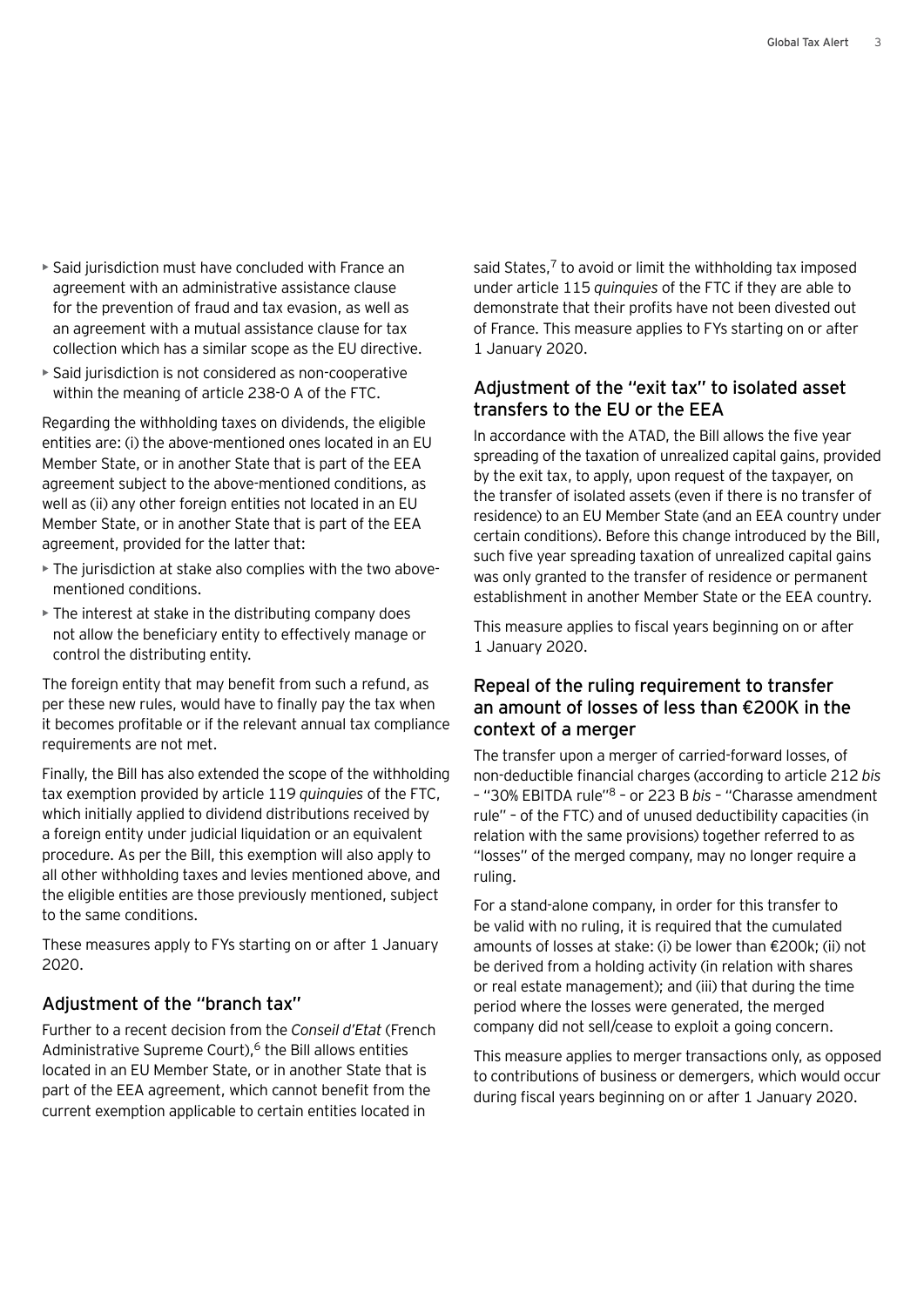#### **Endnotes**

- 1. See EY Global Tax Alerts, *[French Parliament approves draft bill on partial freeze of corporate income tax rate decrease](https://globaltaxnews.ey.com/news/2019-5881-french-parliament-approves-draft-bill-on-partial-freeze-of-corporate-income-tax-rate-decrease)*, dated 16 July 2019 and *[French President signs bill on Digital Services Tax and partial freeze of corporate income tax rate](https://globaltaxnews.ey.com/news/2019-5931-french-president-signs-bill-on-digital-services-tax-and-partial-freeze-of-corporate-income-tax-rate-decrease)  [decrease](https://globaltaxnews.ey.com/news/2019-5931-french-president-signs-bill-on-digital-services-tax-and-partial-freeze-of-corporate-income-tax-rate-decrease)*, dated 25 July 2019.
- 2. See EY Global Tax Alert, *[French Parliament approves Finance Bill for 2018 and second Amending Finance Bill for 2017](https://globaltaxnews.ey.com/news/2017-5076-french-parliament-approves-finance-bill-for-2018-and-second-amending-finance-bill-for-2017)*, dated 22 December 2017.
- 3. EU Directive 2016/1164 dated 12 July 2016.
- 4. EU Directive 2017/952 dated 29 May 2017.
- 5. CJUE, 22 November 2018, C-575/17, *Sofina SA, Rebelco SA, Sidro SA*.
- 6. CE, 10 July 2019, n° 412581, *Sté Cofinimmo*.
- 7. Article 115 *quinquies*, 3 of the FTC.
- 8. Earnings before interest, taxes, depreciation and amortization.

For additional information with respect to this Alert, please contact the following:

#### Ernst & Young Société d'Avocats, Paris

- Eric Verron eric.verron@ey-avocats.com
- Xavier Dange xavier.dange@ey-avocats.com

#### Ernst & Young LLP (United States), French Tax Desk, New York

- Frédéric Vallat frederic.vallat@ey.com
- Mathieu Pinon mathieu.pinon1@ey.com
- Rémi Volf remi.volf@ey.com

#### Ernst & Young LLP (United States), Financial Services Desk, New York

• Sarah Belin-Zerbib sarah.belinzerbib@ey.com